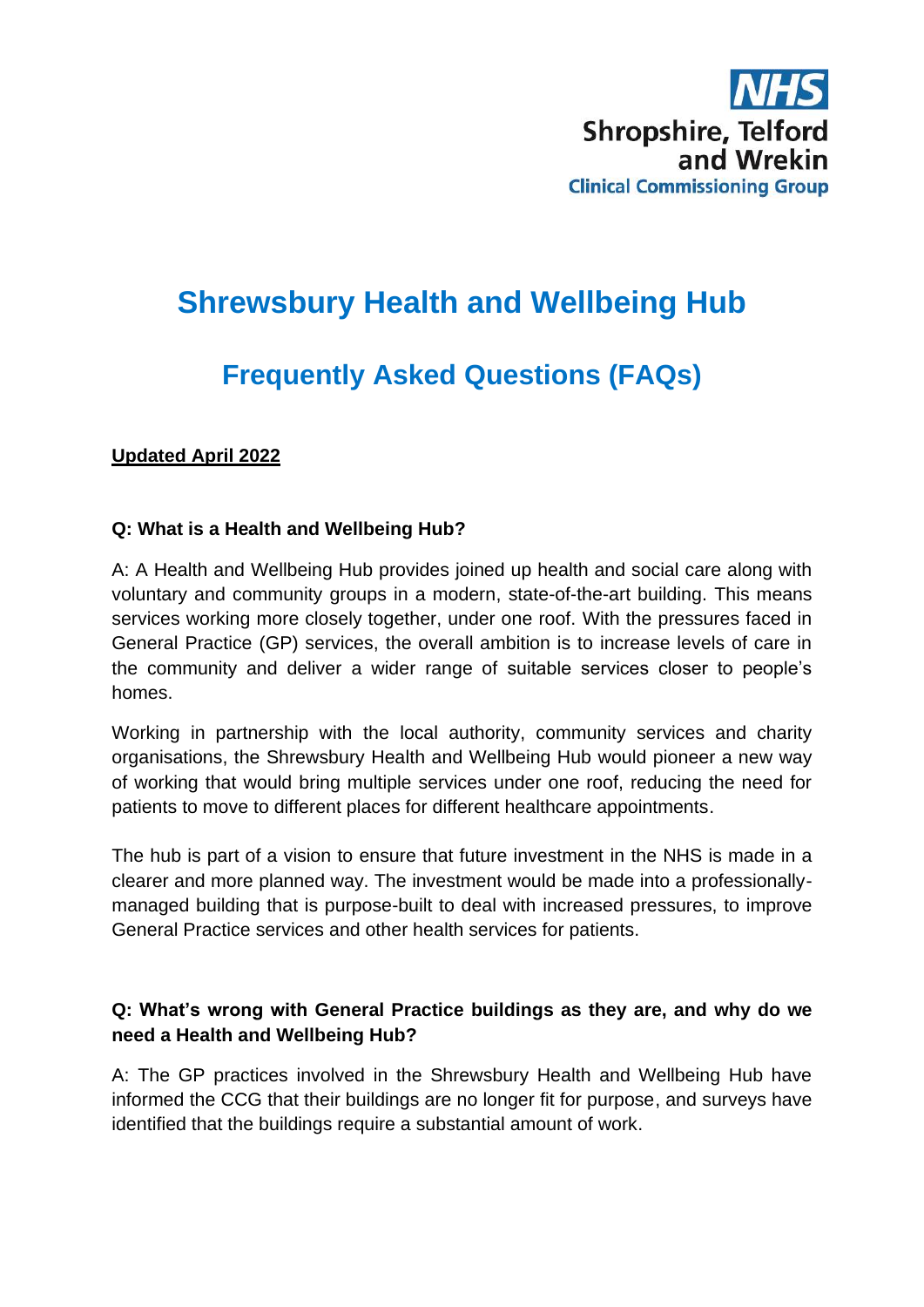The current buildings do not have sufficient space to meet future demand, which will ultimately impact on patient accessibility. There is not sufficient space to house the new staff roles that the NHS is employing. In addition, there are also other occupational and legal matters associated with the buildings which need to be addressed, such as disability access and safety.

Furthermore, in a 2019 review, approximately 25% of General Practice buildings in England were identified as not suitable for present or future service delivery needs. We are therefore looking at a new way of working that will help General Practice provide better services for our patients in the future.

Current General Practice buildings in England vary hugely and often do not allow for different health and care services to be housed under one roof or different services being available at different times. Some GP practices also aren't very modern, and they don't offer the latest facilities.

NHS commissioners can't influence this, so it means that in many parts of the country we are not making best use of our General Practice buildings or therefore of taxpayer's money.

#### **Q: Why do we need to change the way our GP services are running?**

A: We need to change the way we deliver some of our health services to make them easier for people to access and to make them more sustainable for the future. At least two practices involved in the Health and Wellbeing Hub project need to move from their existing locations due to lease issues - other practices have capacity issues.

There are also other challenges in General Practice; GP practices sometimes have difficulty recruiting enough GPs and they are therefore recruiting to different roles, such as Advanced Nurse Practitioners, Clinical Pharmacists and First Contact Physios, to help support patients. This means that they don't always have enough space in their existing buildings for their whole team. As the NHS invests in new staff to support GP practices, it is necessary to provide more accommodation for these new members which cannot currently be done at the existing locations.

Some GP practices also aren't very modern, and they don't offer the latest facilities for patients. We want to offer up-to-date facilities that are easy for patients to access, for example, people who have mobility issues. We also need to think about the future; we have a growing population and more demand for appointments and so we want to be able to expand to meet these needs.

The problems in General Practice are significant and we need to be able to change the way health and care services are delivered to make it better for patients. When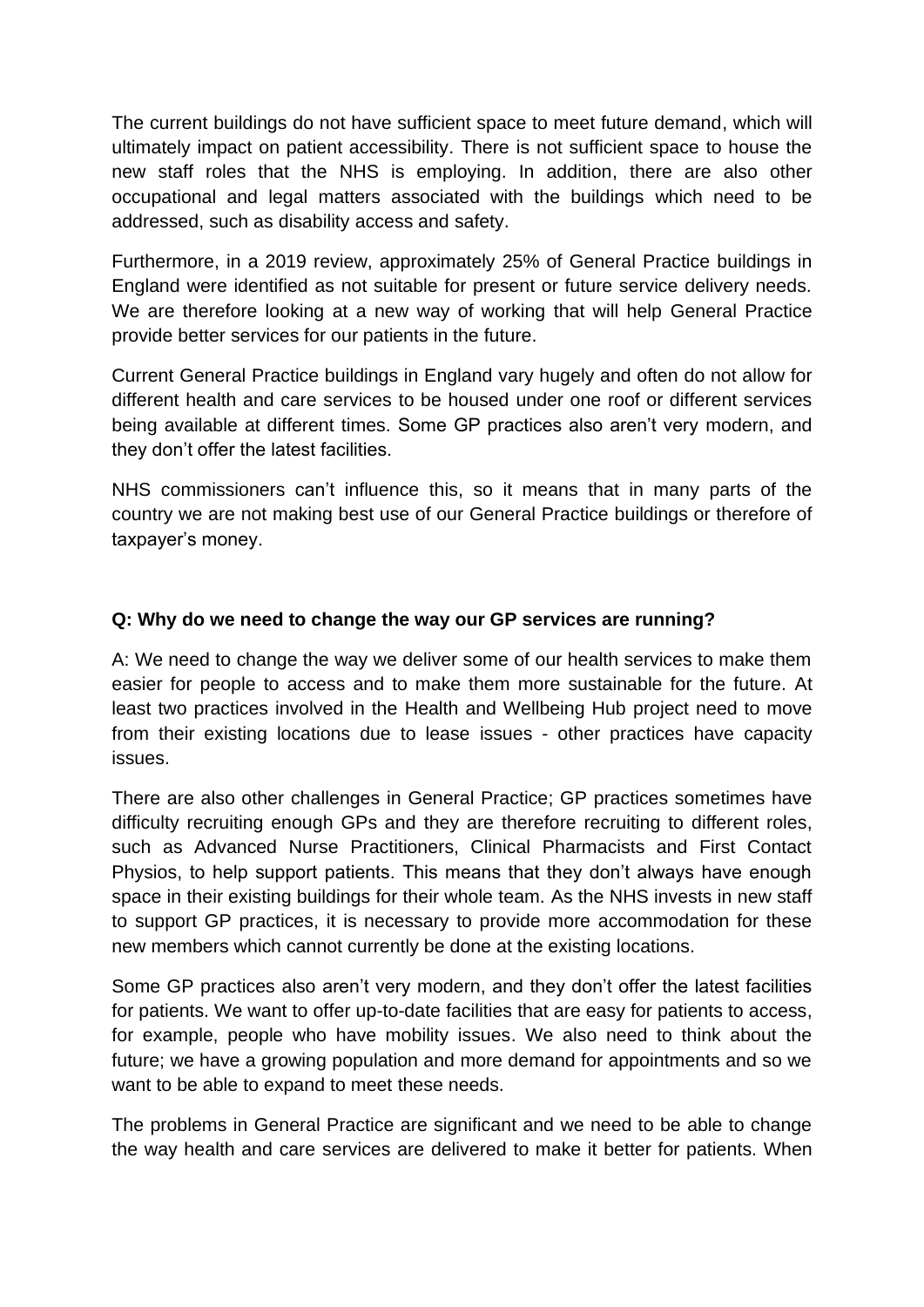you consider that 90% of all patient contact in the NHS is within General Practice this gives you a good indication of the level of pressures experienced.

People are also living longer and often have long-term conditions such as diabetes, obesity and musculoskeletal diseases associated with an ageing population. We therefore need to offer General Practice services in a different way to help to support this need.

#### **Q: What is the long-term plan for General Practice services?**

A: A new model for General Practice building ownership is proposed by NHS England and NHS Improvement. The hub would be managed by the local Integrated Care System (ICS) which would enable flexibility, give better value to the taxpayer, and allow the co-location of NHS and non-NHS services to improve patient experience and population health. We are currently developing our plans with voluntary organisations on services that may be offered through the hub.

This model would also allow for rapid modernisation of General Practice buildings. It would make current complex payment processes easier and lower the annual cost of the buildings.

Another advantage would be removing building management responsibilities from GPs which would enable them to focus more on delivering medical care and promoting health and wellbeing for their patients. It would also help to improve the recruitment and retention of GPs and other clinical staff, which is a major threat to General Practice.

#### **Q: What are the benefits to patients?**

A: The primary aim of the Shrewsbury Health and Wellbeing Hub is for patients to be able to access a range of services under one roof, helping to prevent illness and encourage people to lead longer, healthier lives.

The hub has the potential to bring health and social care professionals, as well as the voluntary sector, into a single state-of-the-art centre to provide a combination of services for people with the greatest health needs and lowest life expectancy in the area.

Patients would be able to access different services, in addition to GP services, in one location, in modern facilities, and would provide easy access and parking for patients. Furthermore, and depending on the services within the hub, it may mean that patients don't have to travel to a hospital site for some appointments or to different locations for other services.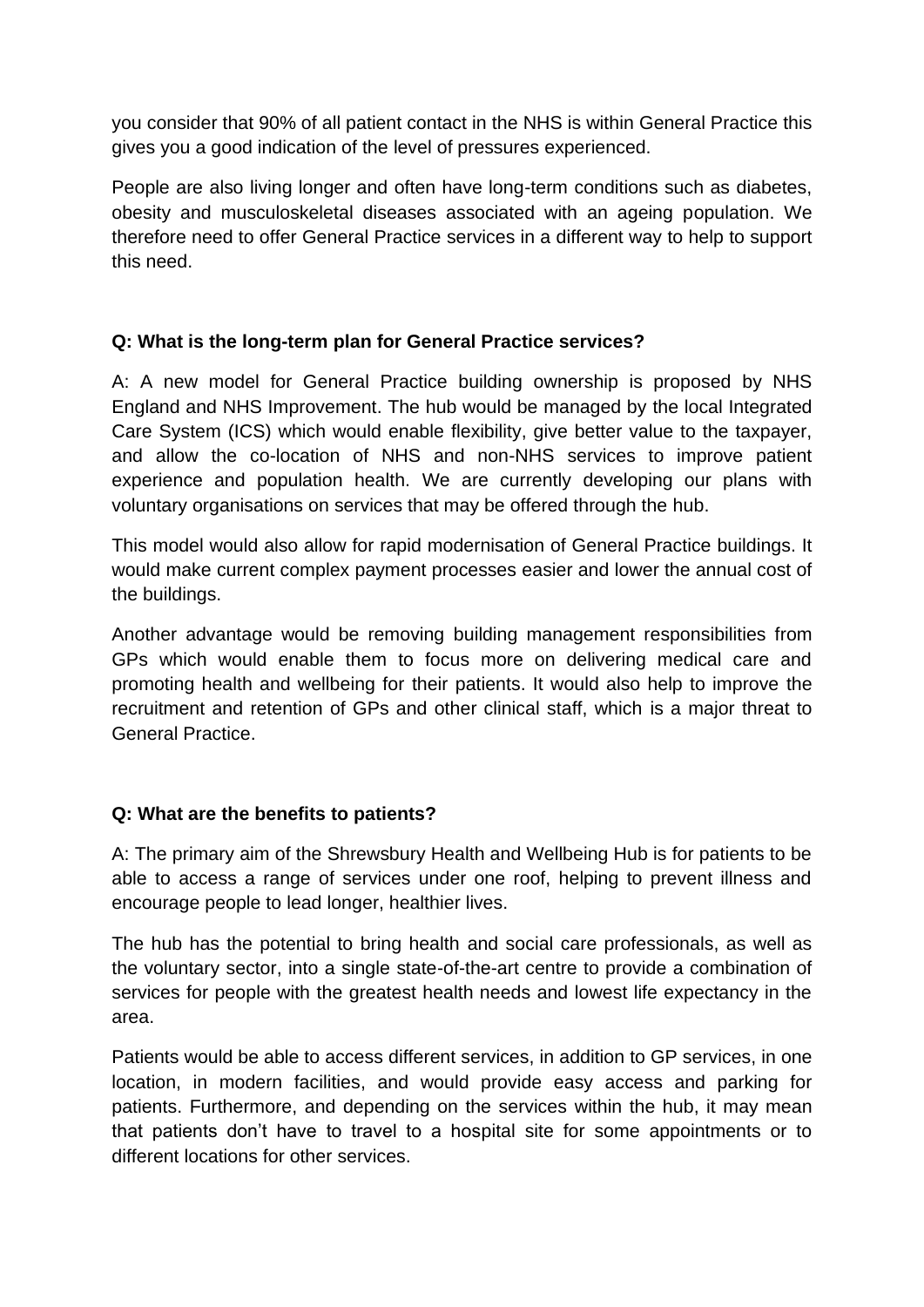A modern centre with up-to-date facilities would provide a safer and more attractive working environment for both professionals and patients, which would help with the recruitment and retention of staff including GPs. This would improve access to appointments for patients and would also provide the capacity to extend GP services in the future.

For further details on the benefits the hub could bring to our patients, please read our case for change document.

# **Q: Does this mean that my GP practice is going to close?**

A: Six practices have chosen to move fully into the Health and Wellbeing Hub and others have chosen only to move certain services into the hub.

The practices that continue their involvement in the Shrewsbury Health and Wellbeing Hub project are:

- The Beeches Medical Practice
- Belvidere Medical Practice
- Claremont Bank Surgery
- Marden Medical Practice
- Marysville Medical Practice
- South Hermitage Surgery

Mytton Oak Surgery and Radbrook Green Surgery remain involved in the project and may wish to deliver some of their services from the hub.

This doesn't mean that your practice is going to close - even if it has decided to offer all its services from the hub. It just means that its services will be available from a different building, along with a wider range of services.

Based on the feedback we received through our first phase of engagement in September 2021 with the public and practice staff, and by looking at which services patients use most and are likely to need in the future, we continue to develop our proposals about which services might be included in the new hub.

# **Q: Will this affect my GP practice if it's not one of the practices involved in this project?**

A: For the proposed Health and Wellbeing Hub, the six practices who remain fully involved are:

- The Beeches Medical Practice
- Belvidere Medical Practice
- Claremont Bank Surgery
- Marden Medical Practice
- Marysville Medical Practice
- South Hermitage Surgery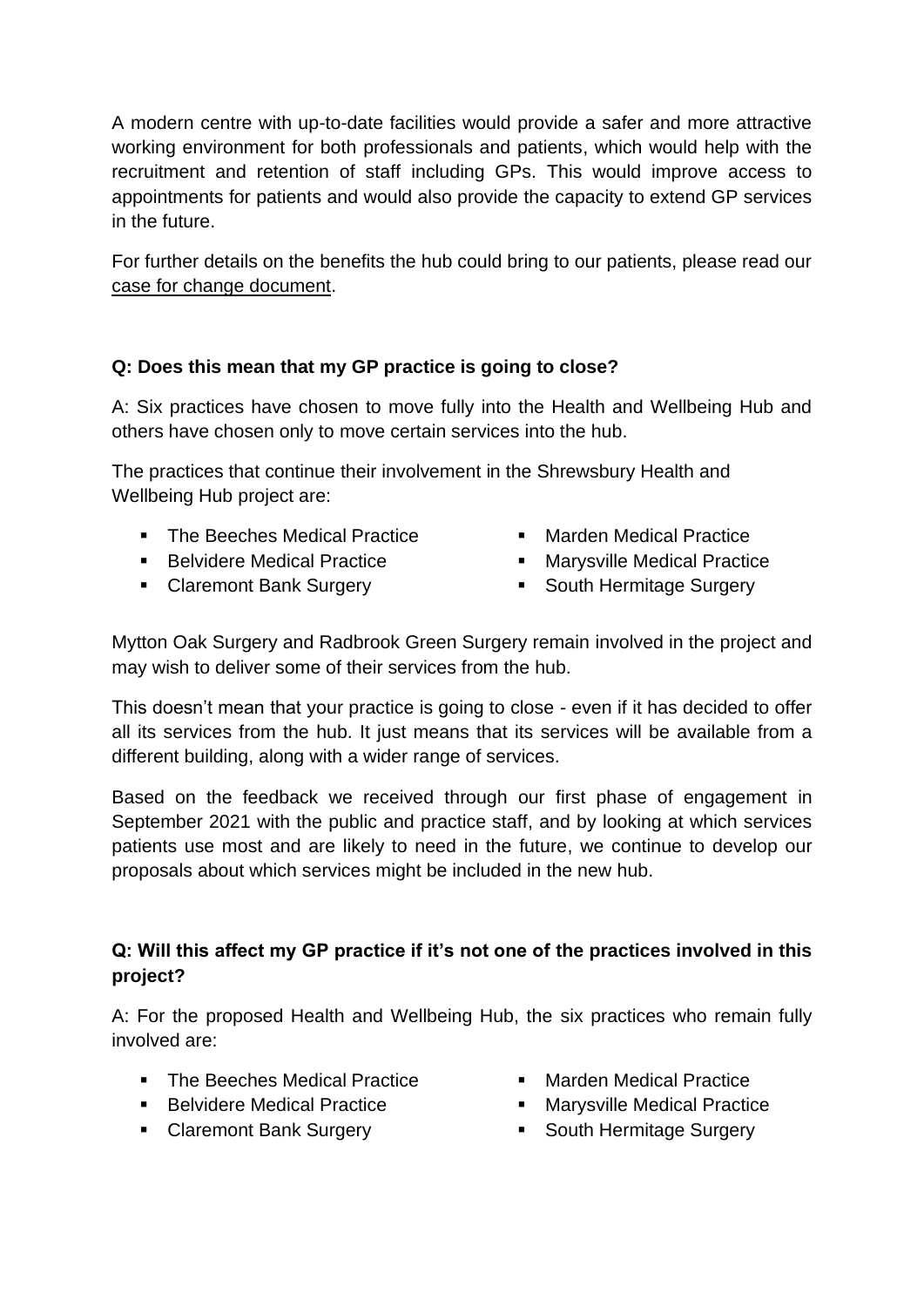Mytton Oak Surgery and Radbrook Green Surgery remain involved in the project and may wish to deliver some of their services from the hub.

#### **Q: How can I give my feedback?**

A: Our second phase of engagement for the project provides numerous opportunities for patients and members of the public to feedback on different aspects of our proposals.

This will involve dedicated face-to-face and online focus groups, which will run throughout May, as well as a reference group which will act as a 'critical friend' and a steering group for the project.

Details of how you can get involved in our engagement activity can be found here. It will also be advertised locally in the media, on social media and via those GP practices involved in the project and other local organisations.

In August and September 2021, we ran our initial public engagement 'listening exercise' which aimed to gauge the views of the local population on the proposals and help to identify which services would most benefit our local patients. Feedback gathered from this exercise have fed into service design proposals, currently in development, and we plan to share these as soon as we are able.

#### **Q. How will my feedback influence the project?**

A. To ensure we co-design the service model around the needs of our patients and the public, extensive engagement activities have and will continue to take place to help us shape our plans. This will place patients in the very centre of the development, planning and delivery of the hub. A public consultation will also take place in due course.

As with any engagement and consultation activity, all feedback will be compiled into a comprehensive report and will feed into the work of our project team. Information about how people can share their views will be widely circulated, for both engagement activity and consultation, and will be shared via the local media and across digital platforms.

To stay up to date on our engagement for hub, please visit the CCG website.

#### **Q. Has the decision already been made?**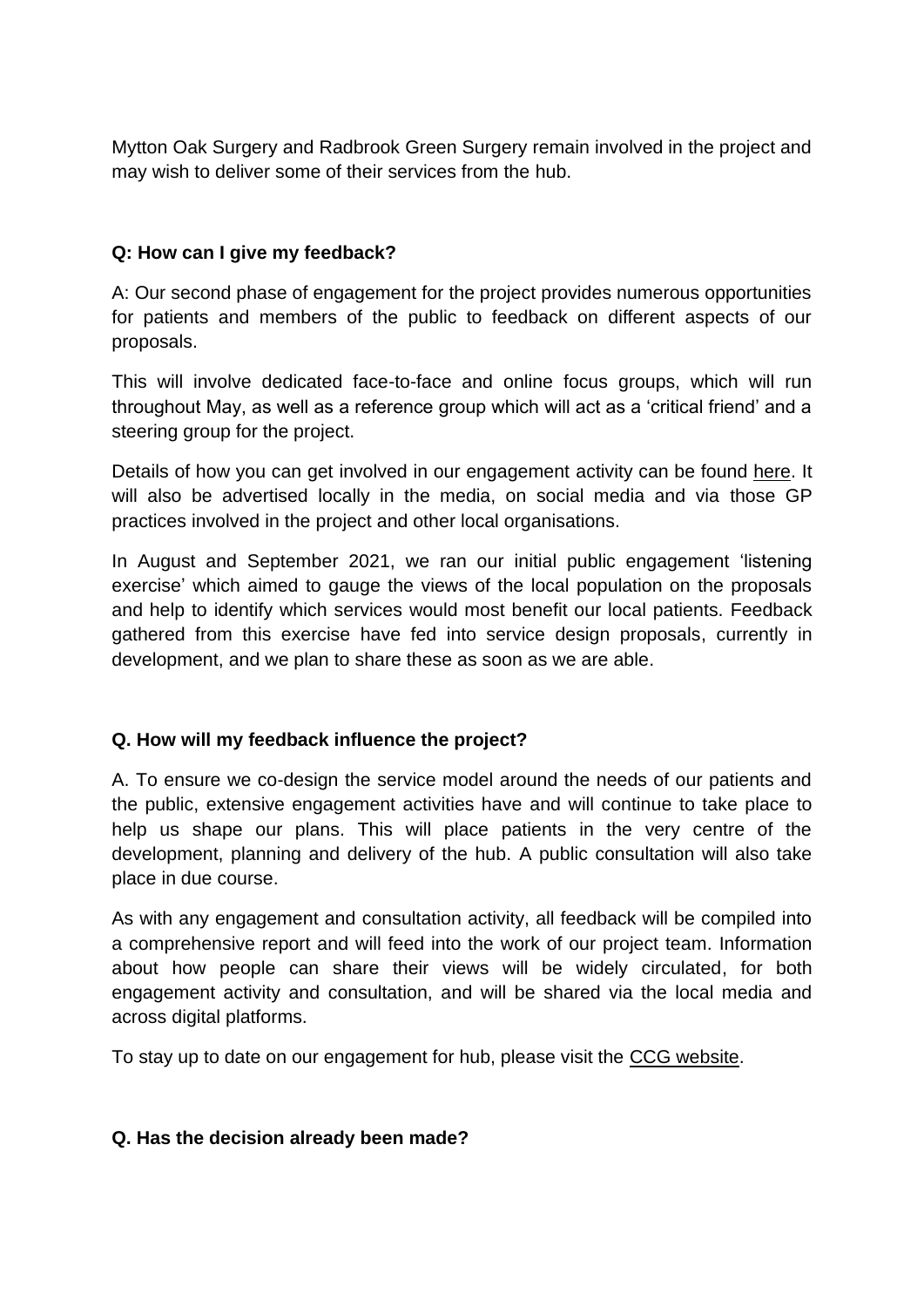A: No decision has been made yet about the location, as well as which services might be included in the Health and Wellbeing Hub. The decision will be made through the business case process which will begin following consultation.

We are currently in discussions with landowners concerning the location, as well as all health service providers, the Council and the voluntary sector about the services that may be offered.

Extensive engagement activity, as well as a formal consultation, will ensure that we are frequently listening and gathering the views of local people, all of which will feed into our work and help us to develop our proposals. As part of our engagement, focus groups will help us to develop the service model.

# **Q: Why has a Health and Wellbeing Hub been chosen for Shrewsbury?**

A: A Health and Wellbeing Hub is being proposed for Shrewsbury to meet current and future patient and practice needs. This is a pilot project and there may be scope to extend it in the future based on patient and practice needs in other areas.

#### **Q: How much will it cost?**

A: Due diligence is currently being undertaken to establish costings and benchmark costs against market competitors to ensure value for money for the taxpayer. Value for money will be a key part of the business case.

Costs will also be offset by not having to continue to invest in poor quality buildings and instead transferring existing funds to a new modern fit for purpose building. In addition, the new building will be eco-friendly and significant savings will be made in energy costs.

#### **Q: When will it open?**

A: Clarity on delivery timelines will come through the business case development process but the hub could open in summer 2025.

#### **Q: What services will be available in the Hub?**

A: The proposed Health and Wellbeing Hub would be owned, managed and maintained by the local Integrated Care System (ICS) – the local NHS health system. This presents an opportunity to establish more varied services in response to local population health and wellbeing needs and it would include a range of NHS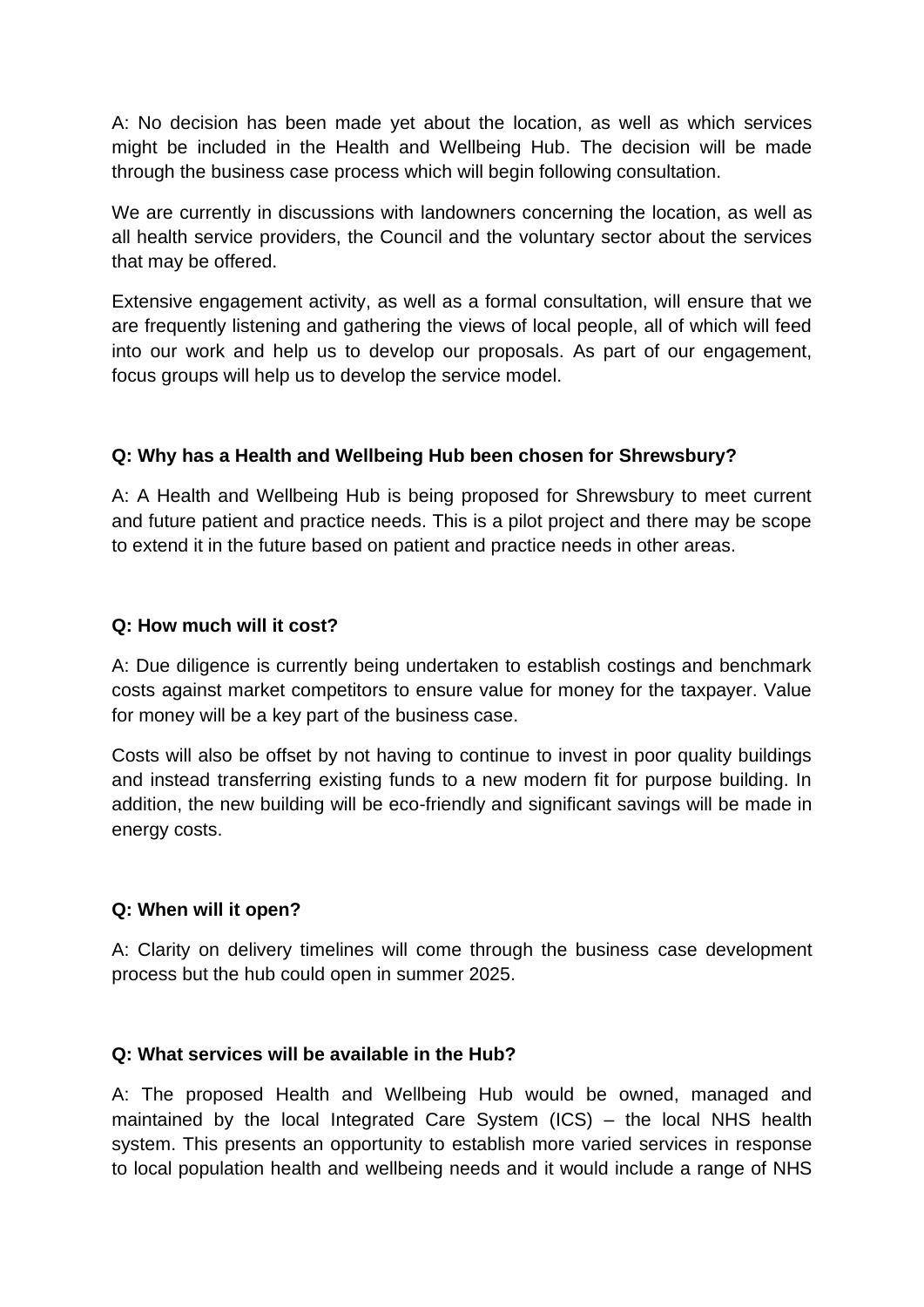and non-NHS services. These could include outpatient, community and charity activities – in addition to the traditional GP-led, primary healthcare offer. We are currently in discussions with all healthcare providers, the Council and the voluntary sector about the services that may be offered through the hub.

# **Q. You mentioned the inclusion of non-NHS services; could this include private health providers?**

A. Any non-NHS services would be commissioned by local commissioners and will depend on local population needs. Our public engagement will help identify which services would be most beneficial.

#### **Q: Who will own the building?**

A: The building will be owned, managed and maintained by the NHS in the form of the local Integrated Care System (ICS).

#### **Q: Where is the chosen location?**

A: We are currently in negotiations with landowners over the potential location of the hub. Our exploratory work is focused in the Meole Brace area of Shrewsbury at present, and we are seeking to pursue options that provide good access and value for money for the taxpayer. Due to the commercial nature of this work, we are unable to provide further information at this time but will share details when we are able.

Alongside the scoping work that involves looking at potential locations, an Integrated Impact Assessment (IIA) will be produced in the next phase of the project to determine the impact the hub's potential location could have on patients, residents, and particularly vulnerable groups, and what we as a CCG can do to mitigate any negative impact.

# **Q: Who makes the decision about the location of the Health and Wellbeing Hub and the services provided from it?**

A: The Governing Body of NHS Shropshire, Telford and Wrekin Clinical Commissioning Group (CCG) will make the decision about the location of the hub and the services it includes. It will take all the feedback given, as part of the engagement exercises, into account when making its decision.